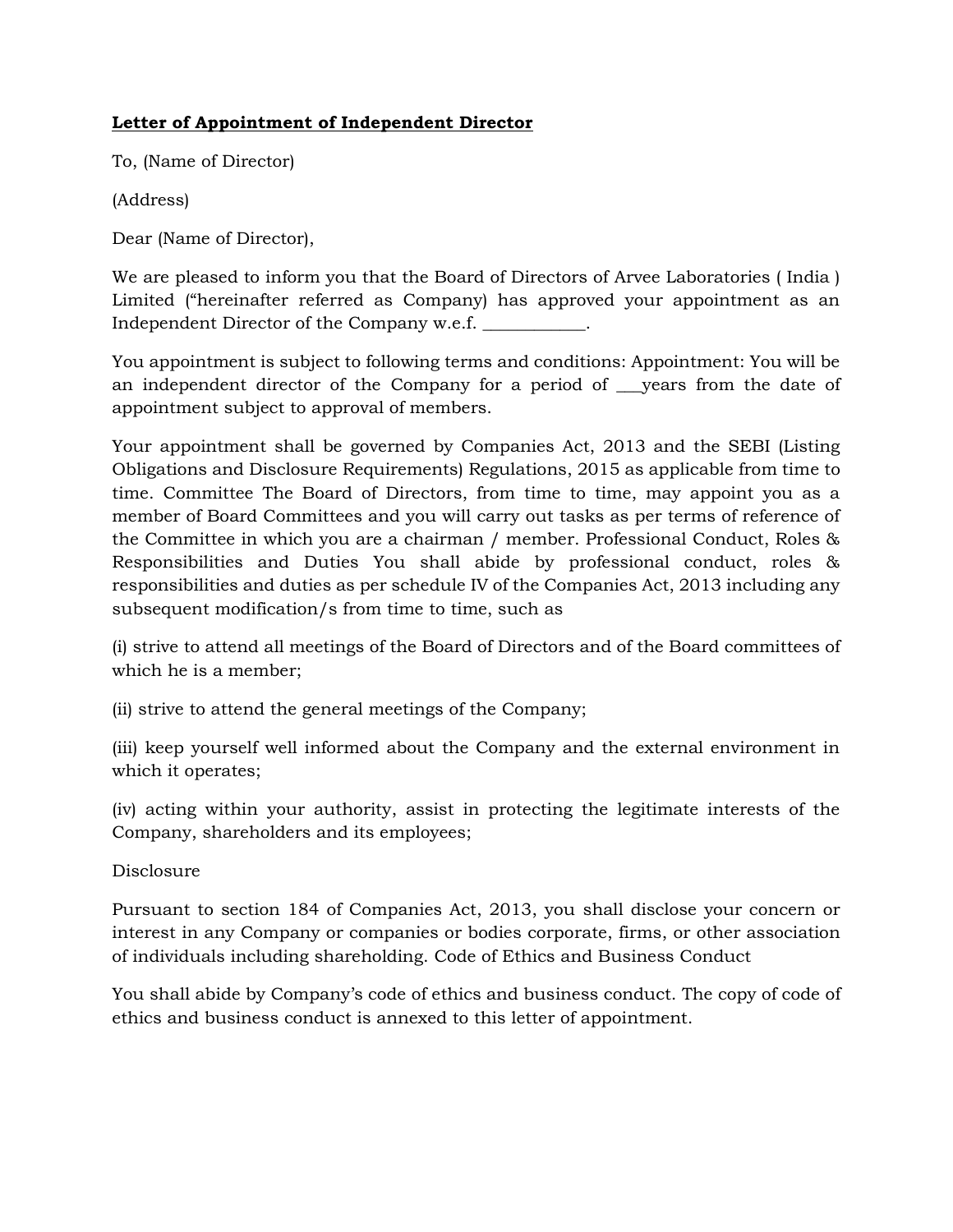#### Dealing in Shares

Directors and designated employees of the Company are prohibited to deal in shares of the Company while trading window is closed. You shall abide by the Company's code of conduct for prevention of insider trading during dealing in shares of the Company.

## Directors and Officer Liability

The Company has Directors and Officers Liability Policy and you shall be covered under the said policy.

## Fees and Remuneration

You will be paid remuneration by way of sitting fees, as may be decided by the Board for attending meeting of Board of Directors as well as Audit Committee according to section 197 of Companies Act, 2013 read with Companies (Appointment and Remuneration of Managerial Personnel) Rules, 2014.

Further, the Company shall reimburse all your expenses i.e. travel, hotel and other incidental expenses incurred while attending general meeting, meeting of Board of Directors as well as Committee constituted by Board of which you are a member. Being Independent Director, you shall not be entitled to any stock option of the Company.

#### Resignation / Termination

You may resign from office by giving a reasonable notice in writing to the Company. The Company may terminate your appointment in accordance with provisions of Companies Act, 2013.

## Confidentiality

You would have access to Confidential information, whether or not the information is marked or designated as "confidential" or "proprietary", relating to the Company and its business including legal, financial, technical, commercial, marketing, advertising and sales promotion plans, unpublished price sensitive information and any financial information and business related records, data, documents, reports, client information, intellectual property rights, ("Confidential Information").

You shall ensure to keep the above confidential and not to disclose to any third party, such Confidential Information If any Confidential Information is required to be disclosed by you in response to any summons or in connection with any litigation, or in order to comply with any applicable law, order, regulation or ruling, then any such disclosure should be, to the extent possible, with the prior consent of the Chairman or Managing Director.